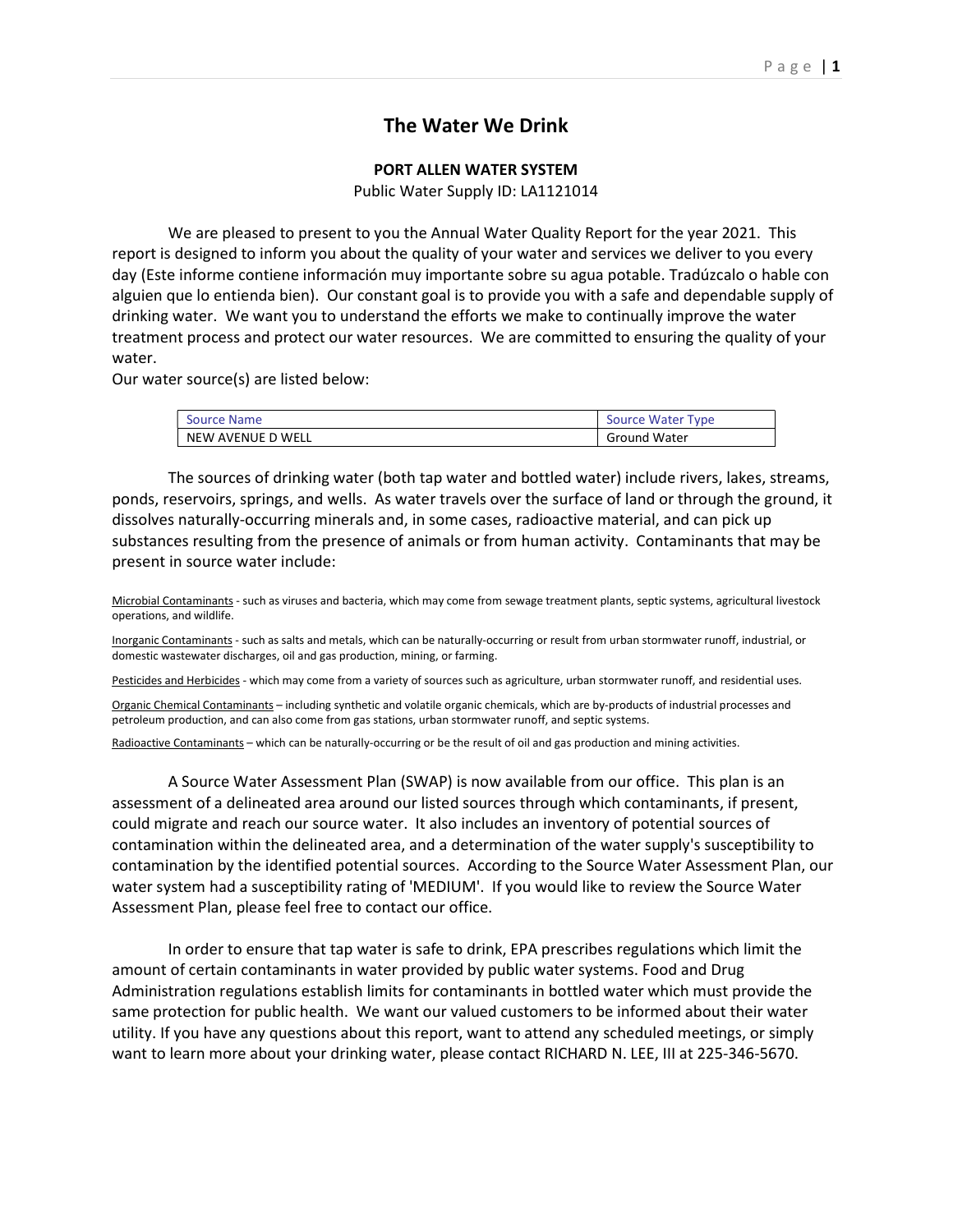If present, elevated levels of lead can cause serious health problems, especially for pregnant women and young children. Lead in drinking water is primarily from materials and components associated with service lines and home plumbing. PORT ALLEN WATER SYSTEM is responsible for providing high quality drinking water, but cannot control the variety of materials used in plumbing components. When your water has been sitting for several hours, you can minimize the potential for lead exposure by flushing your tap for 30 seconds to 2 minutes before using water for drinking or cooking. If you are concerned about lead in your water, you may wish to have your water tested. Information on lead in drinking water, testing methods, and steps you can take to minimize exposure is available from the Safe Drinking Water Hotline or at http://www.epa.gov/safewater/lead.

 The Louisiana Department of Health routinely monitors for constituents in your drinking water according to Federal and State laws. The tables that follow show the results of our monitoring during the period of January 1st to December 31st, 2021. Drinking water, including bottled water, may reasonably be expected to contain at least small amounts of some contaminants. The presence of contaminants does not necessarily indicate that water poses a health risk.

 In the tables below, you will find many terms and abbreviations you might not be familiar with. To help you better understand these terms, we've provided the following definitions:

Parts per million (ppm) or Milligrams per liter (mg/L) – one part per million corresponds to one minute in two years or a single penny in \$10,000.

Parts per billion (ppb) or Micrograms per liter (ug/L) - one part per billion corresponds to one minute in 2,000 years, or a single penny in \$10,000,000.

Picocuries per liter ( $pCi/L$ ) – picocuries per liter is a measure of the radioactivity in water.

Treatment Technique (TT) - an enforceable procedure or level of technological performance which public water systems must follow to ensure control of a contaminant.

Action level (AL) – the concentration of a contaminant that, if exceeded, triggers treatment or other requirements that a water system must follow.

Maximum contaminant level (MCL) – the "Maximum Allowed" MCL is the highest level of a contaminant that is allowed in drinking water. MCL's are set as close to the MCLG's as feasible using the best available treatment technology.

Maximum contaminant level goal (MCLG) – the "Goal" is the level of a contaminant in drinking water below which there is no known or expected risk to human health. MCLG's allow for a margin of safety.

Maximum residual disinfectant level (MRDL) – The highest level of a disinfectant allowed in drinking water. There is convincing evidence that addition of a disinfectant is necessary for control of microbial contaminants.

Maximum residual disinfectant level goal (MRDLG) – The level of a drinking water disinfectant below which there is no known or expected risk to health. MRDLGs do not reflect the benefits of the use of disinfectants to control microbial contaminants.

Level 1 assessment - A study of the water system to identify potential problems and determine (if possible) why total coliform bacteria have been found in our water system.

Level 2 Assessment - A very detailed study of the water system to identify potential problems and determine (if possible) why an E. coli MCL violation has occurred and/or why total coliform bacteria have been found in our water system on multiple occasions.

## During the period covered by this report we had the below noted violations.

| <b>Compliance Period</b>                            | Analyte | ype |
|-----------------------------------------------------|---------|-----|
| No Violations Occurred in the Calendar Year of 2021 |         |     |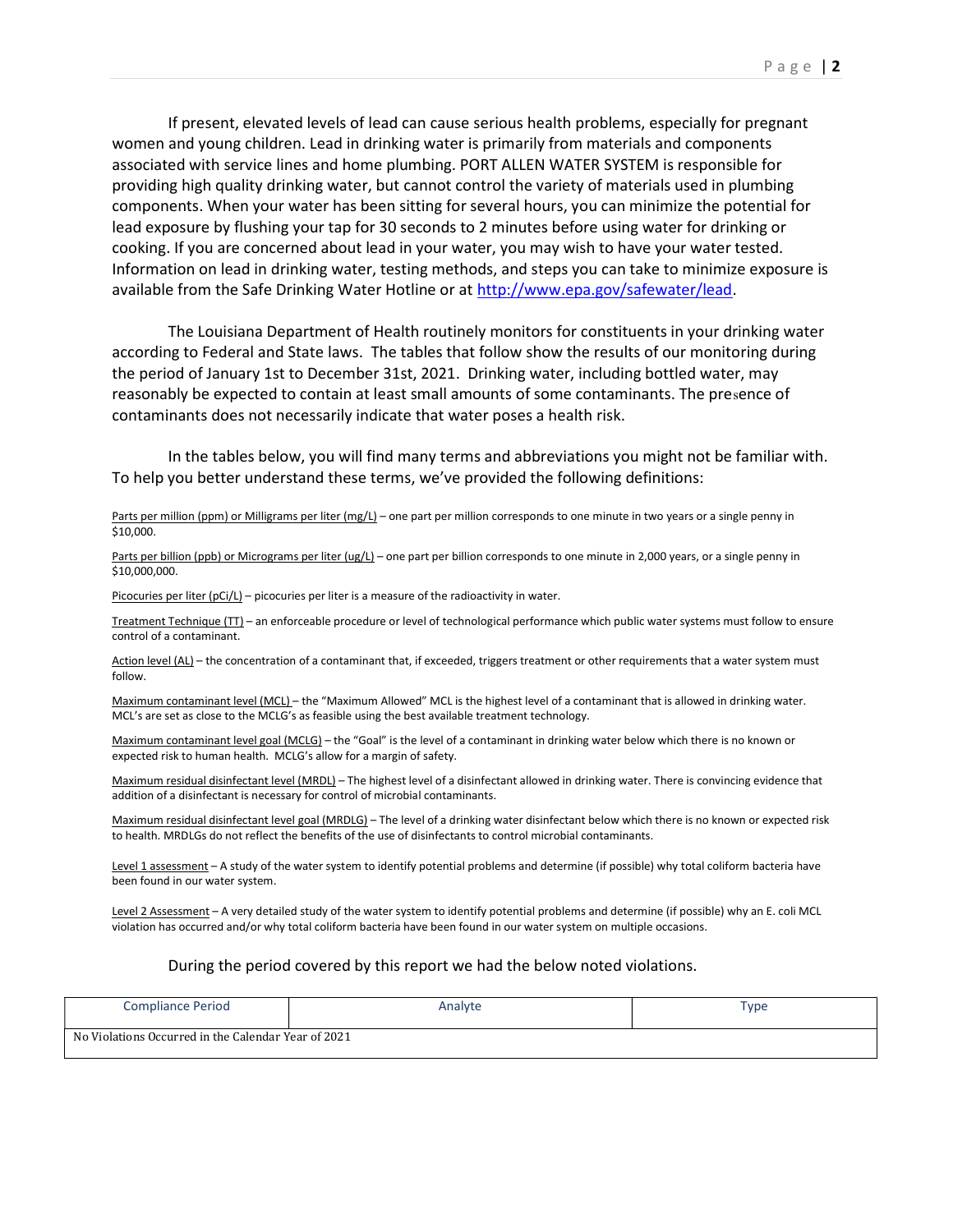Our water system tested a minimum of 8 samples per month in accordance with the Total Coliform Rule for microbiological contaminants. With the microbiological samples collected, the water system collects disinfectant residuals to ensure control of microbial growth.

| <b>Disinfectant</b> | Date | <b>HighestRAA</b> | Unit | Range        | <b>MRDL</b> | <b>MRDLG</b> | Tvpical Source                           |
|---------------------|------|-------------------|------|--------------|-------------|--------------|------------------------------------------|
| <b>CHLORINE</b>     | 2021 | 0.9               | ppm  | $0.5 - 1.54$ |             |              | Water additive used to control microbes. |

 In the tables below, we have shown the regulated contaminants that were detected. Chemical Sampling of our drinking water may not be required on an annual basis; therefore, information provided in this table refers back to the latest year of chemical sampling results. To determine compliance with the primary drinking water standards, the treated water is monitored when a contaminant is elevated in the source water.

| <b>Source Water Regulated</b><br><b>Contaminants</b> | Collection<br>Date | Highest<br>Value | Range | Unit | <b>MCL</b> | <b>MCLG</b> | <b>Typical Source</b>                                                                                                           |
|------------------------------------------------------|--------------------|------------------|-------|------|------------|-------------|---------------------------------------------------------------------------------------------------------------------------------|
| <b>FLUORIDE</b>                                      | 3/25/2020          | 0.2              | 0.2   | ppm  |            | -4          | Erosion of natural deposits; Water additive<br>which promotes strong teeth; Discharge from<br>fertilizer and aluminum factories |

| Treated Water Regulated   Collection<br>Contaminants        | Date | <b>Highest</b><br>Value | Range | Unit | <b>MCL</b> | <b>MCLG</b> | <b>Typical Source</b> |  |
|-------------------------------------------------------------|------|-------------------------|-------|------|------------|-------------|-----------------------|--|
| No Detected Results were Found in the Calendar Year of 2021 |      |                         |       |      |            |             |                       |  |

| Source Water Radiological<br><b>Contaminants</b>            | Collection<br>Date | <b>Highest</b><br>Value | Range | Unit | <b>MCL</b> | <b>MCLG</b> | <b>Typical Source</b> |  |  |
|-------------------------------------------------------------|--------------------|-------------------------|-------|------|------------|-------------|-----------------------|--|--|
| No Detected Results were Found in the Calendar Year of 2021 |                    |                         |       |      |            |             |                       |  |  |

| <b>Treated Water</b><br><b>Radiological Contaminants</b>    | Collection<br>Date | <b>Highest</b><br>Value | Range | Unit | <b>MCL</b> | MCLG | <b>Typical Source</b> |
|-------------------------------------------------------------|--------------------|-------------------------|-------|------|------------|------|-----------------------|
| No Detected Results were Found in the Calendar Year of 2021 |                    |                         |       |      |            |      |                       |

| Lead and<br>Copper | Date        | 90 <sup>TH</sup><br>Percentile | Range   | Unit | ' AL | <b>Sites</b><br>Over AL | <b>Typical Source</b>                                                   |
|--------------------|-------------|--------------------------------|---------|------|------|-------------------------|-------------------------------------------------------------------------|
| LEAD               | 2018 - 2020 |                                | $0 - 3$ | ppb  | 15   | 0                       | Corrosion of household plumbing systems;<br>Erosion of natural deposits |

| <b>Disinfection</b><br><b>Byproducts</b> | Sample Point               | Period | <b>Highest</b><br><b>LRAA</b> | Range            | Unit | <b>MCL</b> | <b>MCLG</b> | <b>Typical Source</b>                        |
|------------------------------------------|----------------------------|--------|-------------------------------|------------------|------|------------|-------------|----------------------------------------------|
| TOTAL HALOACETIC<br>ACIDS (HAA5)         | CORNER 7TH & BURBRIDGE     | 2021   | 3                             | $3.3 -$<br>3.3   | ppb  | 60         | $\Omega$    | By-product of drinking<br>water disinfection |
| TOTAL HALOACETIC<br>ACIDS (HAA5)         | <b>OAKS AT S JEFFERSON</b> | 2021   | 4                             | $3.8 -$<br>3.8   | ppb  | 60         | $\Omega$    | By-product of drinking<br>water disinfection |
| <b>TTHM</b>                              | CORNER 7TH & BURBRIDGE     | 2021   | 15                            | $15.3 -$<br>15.3 | ppb  | 80         | $\Omega$    | By-product of drinking<br>water chlorination |
| <b>TTHM</b>                              | OAKS AT S JEFFERSON        | 2021   | 10                            | $9.7 -$<br>9.7   | ppb  | 80         | $\Omega$    | By-product of drinking<br>water chlorination |